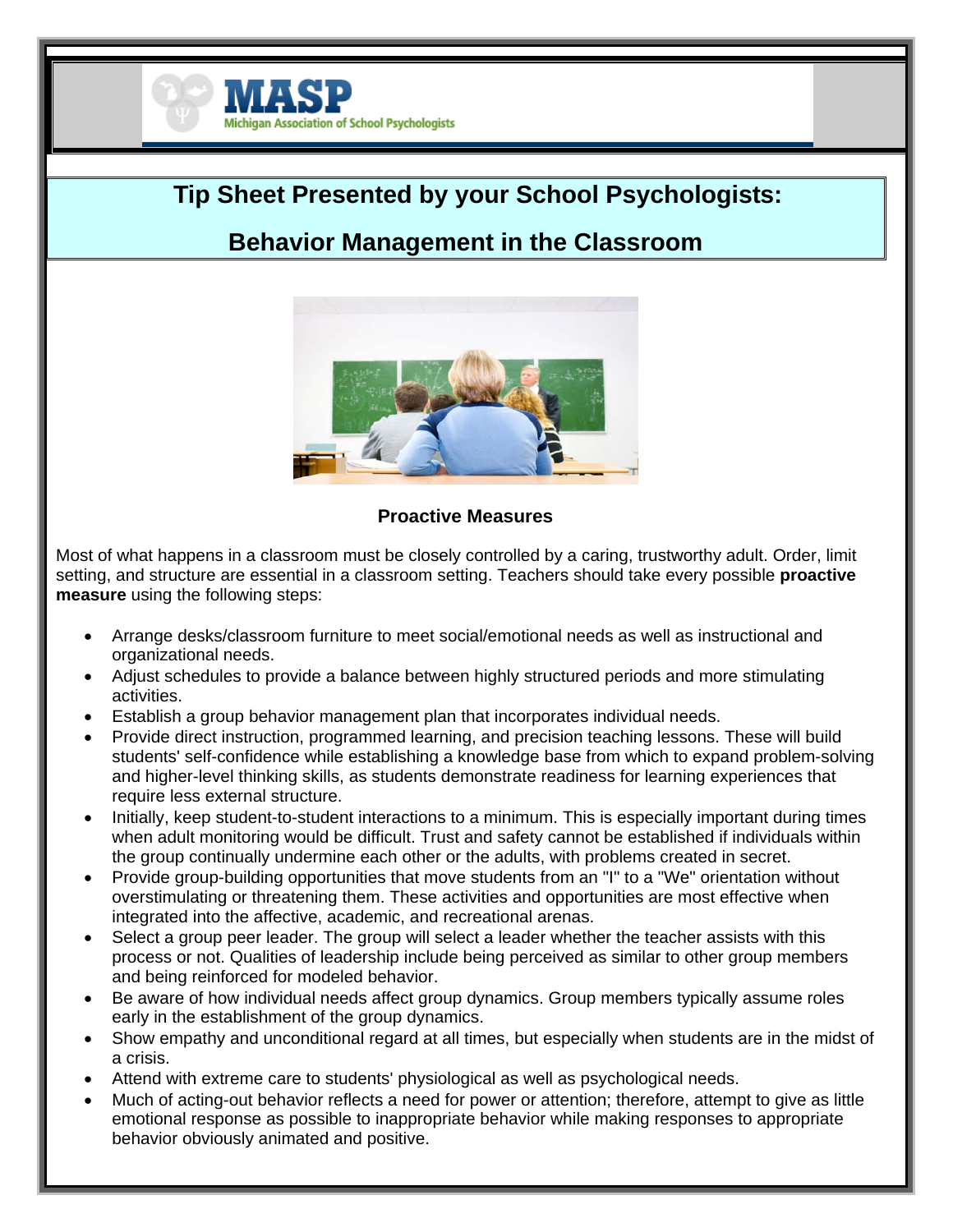## **Characteristics of Effective Behavior Managers**

Effective behavior managers:

- Respect their own strengths and weaknesses as seriously as those of their students.
- Understand that social-emotional growth is a never-ending process.
- Clearly communicate rules, goals, and expectations.
- Respond to behaviors consistently and predictably.
- Discriminate between issues of responsibility and problem ownership.
- Exhibit high degrees of empathy and self-efficacy.

Behaviors teachers exhibit that contribute to successful classroom management include:

- having materials organized
- using a pleasant tone of voice
- being aware of multiple elements of group functioning simultaneously
- being able to anticipate possible problems and react quickly to avoid them.

### **Behavior Problems**

What steps can be followed to resolve a child's constant misbehavior?

- If possible, meet with the child and describe in exact terms the behavior you find unacceptable in the classroom
- During the discussion, explain the reason(s) why you find the behavior unacceptable.
- Be sure the child understands that it is not he/she who is unacceptable, but rather the behavior.
- Let the student know exactly what will happen if the problem continues.
- If the misbehavior occurs again, follow through with the previously planned disciplinary action.
- Throughout the process, keep the parents and the principal informed of the progress or lack of progress.
- If the child continues to misbehave and you feel that you have utilized all of your options and resources, send the child to the principal's office. Explain to the child that he/she is welcome to return when he/she is ready to follow the classroom rules.

### **Resources:**

**You Can Handle Them All! http://www.disciplinehelp.com/teacher**

**Dr. Mac's Behavior Management Site http://www.behavioradvisor.com/**

**National Technical Assistance Center for Positive Behavioral Support http://www.pbis.org/main.htm**

**NASP Fact Sheet on Positive Behavioral Supports http://www.nasponline.org/resources/factsheets/pbs\_fs.aspx**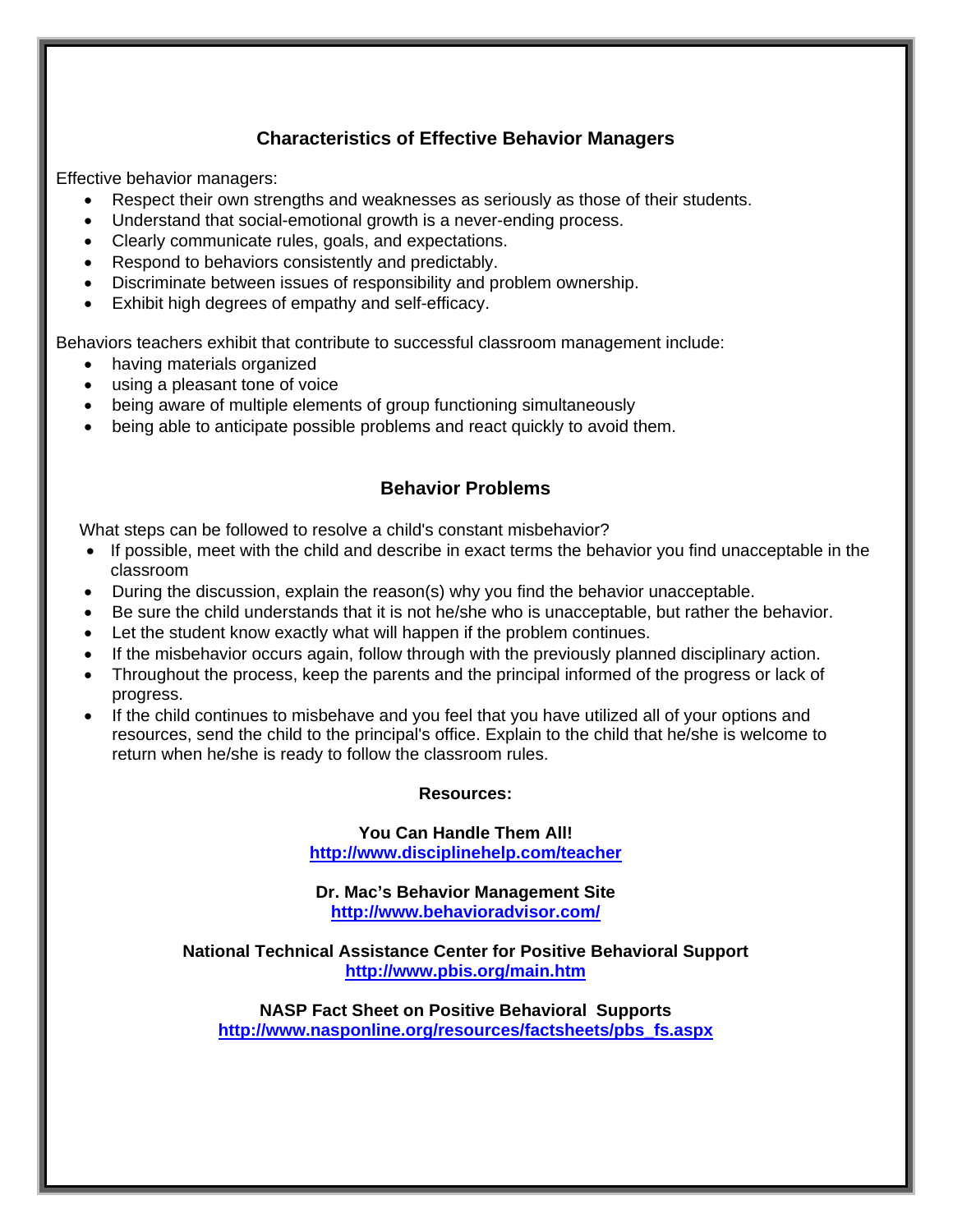

## **Tip Sheet Presented by your School Psychologists**

## **School Refusal**



### **What is School Refusal?**

Historically called "school phobia," researchers today prefer to use the term "school refusal" to refer to and describe the behavioral pattern in children and adolescence of avoiding or refusing to attend school. This broader term recognizes the fact that children have significant problems attending school for *many* reasons that are not necessarily the expression of a true phobia. There is also considerable variation in the severity of this behavior. Severity of school refusal ranges from frequent complaints about school attendance to part or full day absences from school. For some children absences may last for entire weeks of school or more. School refusal occurs in approximately 2% of school-age children although some estimates are as high as 5%.

#### **Development of School Refusal**

- *Separation Anxiety***:** Normal "separation anxiety" occurs at about the age of 18 to 24 months when children cry, cling, and have temper tantrums when separated from their caregiver. While many children experience separation anxiety in preschool and kindergarten, the behavior is more serious when separation anxiety is so extreme that it results in *refusal* to attend school. Some older children, who have had difficulties or have experienced a trauma during this stage of development, continue to have a hard time making this separation. Additionally, sometimes school aged children who were previously able to negotiate this stage without a problem will suddenly become anxious or fearful for a variety of reasons. A recent crisis in the community (such as 9/11) or family (such as death, divorce, financial problems, or abuse) may cause a child to fear that something terrible will happen at home while they are at school. These students may be worried about the safety of a caregiver or other loved one and fear something bad will happen to that individual when they are apart from them.
- *Performance Anxiety:* Some students have extreme anxiety about taking tests or giving speeches, or athletic competition in physical education class. Those who have anxiety about these types of performance situations worry about being embarrassed or humiliated in front of their peers.
- *Social Anxiety:* Some students may feel social anxiety or worry about social interactions with peers and/or teachers. They are extremely uncomfortable in social situations and may dread socializing with classmates.
- *Generalized Anxiety:* Some students have a tendency to perceive the world as threatening and have general worries about something bad happening. These children may also have specific fears of disastrous events like tornadoes or war.
- *Depression:* Some children experience depression or both anxiety and depression. A very serious symptom of depression is suicidal ideation. A child who is talking about harming himself/herself should be referred to a mental health professional in order to ensure his/her safety.
- *Threat of Danger at School:* Some children live in neighborhoods or attend schools that are unsafe or chaotic. These children may want to avoid school because of very real situations in which they are physically threatened, teased, or left out by other children. Many students have been bullied at school or on the school bus.